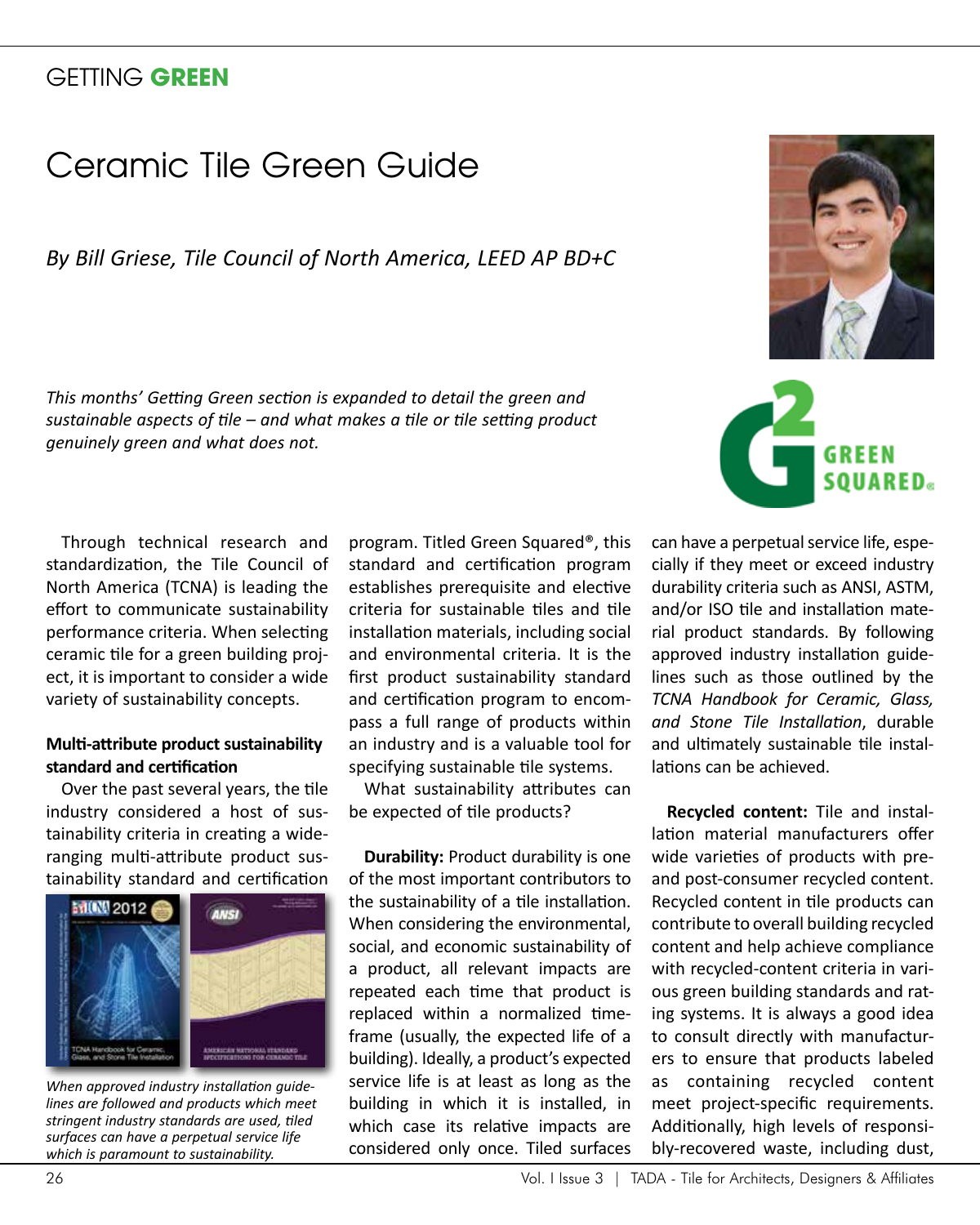

*In addition to pre- and post-consumer recycled content, high levels of responsibly-recovered waste including dust, powder, fired and unfired scrap, and water are commonly reincorporated into tile manufacturing processes which can result in true closed-loop manufacturing.* 

powder, unfired scrap, and water, are commonly reincorporated into tile and installation material manufacturing. Such materials, when reincorporated into the same processes that created them, are not typically considered pre-consumer recycled content by ISO and FTC definitions. However, waste reclamation in such processes is a vital component to minimizing waste and maximizing resources. In fact, many tile factories are so efficient at waste reclamation they are effectively closed-loop facilities. Reducing waste to zero and fully utilizing all inputs are paramount to sustainability and the "holy grail" in efficient manufacturing.

**Indoor air quality:** Building materials with few or no volatile organic compounds (VOCs) are necessary for good indoor air quality. Ceramic and porcelain tile products have zero VOCs (because they are manufactured at high temperatures) and easily meet the requirements of commonly-referenced emission specifications. In fact, tile and stone floor coverings with no organic-based coatings or sealants are exempted from VOC emissions testing in most green building standards and rating systems, including Leadership in Energy and Environmental Design (LEED).

While tile-setting materials are not exempted from VOC testing in LEED



*Since tile products are fired at very high temperatures, there are zero volatile organics in the finished product that can be released into the air we breathe.*

and other green building standards and rating systems, cementitious mortars (both with and without polymer additives) typically have low to no VOC content or emissions. Such products, as well as most mastics and reactive resins in the North American marketplace, have been tested and are in compliance with VOC content and emission criteria.

**Cleaning and maintenance:** The use of tile generally eliminates the need for harsh cleaning chemicals and their impact on the environment. Tile and grout manufacturers should be contacted to provide cleaning and maintenance recommendations for products used in green buildings. When a sealer is used, it is important to consult with the manufacturer regarding its product's compliance with VOC content and emission criteria, especially for sealers being utilized on projects designed to green building standards and rating systems.



*The use of tile requires very little maintenance and generally eliminates the need for harsh cleaning chemicals and their impact on the environment.*